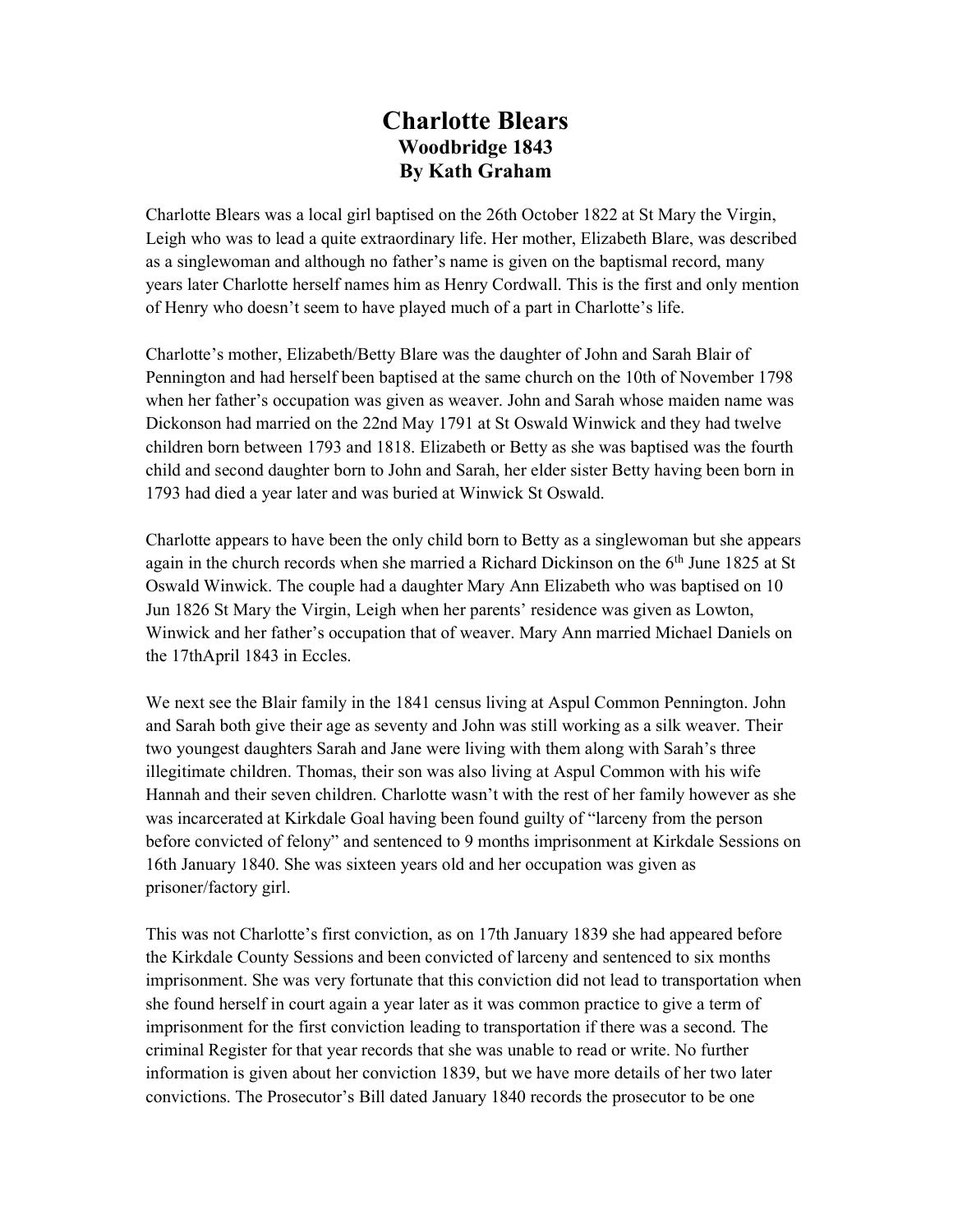Thomas Ramsdale and the cost of her to trial to be £9 15s 0d. When Charlotte again appeared before the Kirkdale Sessions in July 1842 her trial costs £7 16s 10d including 15/- for the two witnesses John Hilton and Andrew Milne. The prosecutor is given as John Hilton who is accusing Charlotte and Mary Clancy of stealing 3s 8d from his person. The Liverpool Mercury of 22nd July 1842 reports Charlotte aged 18 and Mary Clancy aged 17 as being tried at the Kirkdale Sessions for the theft of 3s 8d at Pennington and records their sentences. This seems a very small amount of money to result in Charlotte being transported for ten years but she must have been considered the more culpable as The Order Book for 1842 records that Charlotte Blears of Pennington, singlewoman, who had been convicted by the courts of "felony and having before the time of committing the said felony been convicted of another felony" was to be "transported beyond the seas for the space of ten years" while Mary Clancy only received a sentence of one year in prison. The Magistrate obviously felt that Charlotte was an incorrigible thief and were taking no chances that she would re-offend in the future.

This was how Charlotte was to find herself on the ship the "Woodbridge" sailing from London on 26 Aug 1843. The voyage took 113 days through rough seas in overcrowded and insanitary conditions but Charlotte like the other 203 female convicts on board all survived the journey and arriving in Hobart, Van Dieman's Land on Christmas day, 25 Dec 1843. She was aged just nineteen. The Master of the Woodbridge, William B. Dobson, made no comment about Charlotte's behaviour whilst on board ship and the Surgeon Jason Lardner recorded no illness so she must have kept out of trouble and remained fairly healthy. When, on arrival at Hobart she would have been required to give details of her place of birth, family and conviction so when asked her place of birth she said Leigh which was recorded by the officials as "Leath". They would have written the name as they heard it, no doubt spoken with a broad Lancashire accent and Charlotte being illiterate would not have been able to correct them. She also volunteered the information that her father's name was Henry Cordwall and that she is an illegitimate child. When asked about her family she said that her sisters were Mary Ann and Catherine. It isn't clear if she is referring to three sisters and no evidence of these sisters exists in the records although she does have a half sister Mary Ann Dickinson. This day was to be the start of a new life for Charlotte because the length of the sentence was irrelevant as, in effect, transportation was a life sentence. The vast majority of convicts would never see their families or homeland again and Charlotte was never to return to Leigh.

We have very little information regarding Charlotte once she arrived in Tasmania and what we do have is incomplete. We have no photographs of Charlotte but we do know that a number of men applied to marry her.

In 1846 a Joseph Wilcox made his application and on the 8th April 1846 she had a child which unfortunately died. However, there is no record of her marriage to Joseph. Subsequently a Mr Fry makes application to marry her but this is refused once and approved at the second application but again there is no evidence of the marriage taking place. On 11 November 1848 a newspaper article in the Cornwall Chronicle reports a complaint brought by Charlotte Blair against her husband Mr Robinson for an assault alleged to have taken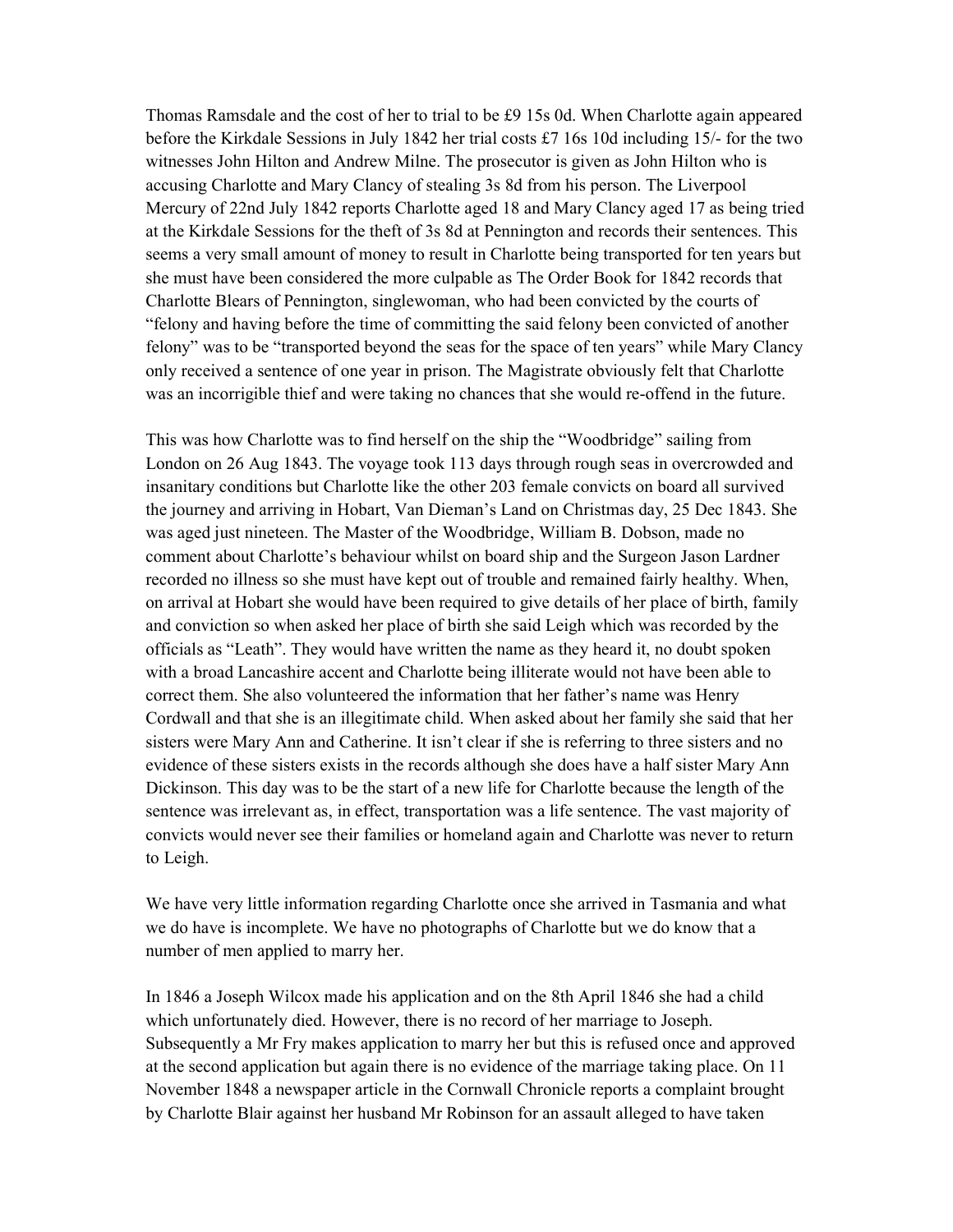place on Tuesday, the 30th October. The article comments: "This was one of those disgraceful scenes that too frequently occur— the wife flying to a police officer, for protection from the violence of her husband, and the husband exposing his wife's every failing to a crowded court— such scenes are disgusting. We have not given the whole of the evidence, as it would be uninteresting to our readers". I suspect their readers would have been very interested as it appears that after many beatings Charlotte had threatened her husband that she would inform the authorities about some stolen goods that were kept in his house. On sureties of ten and twenty-five pounds Mr Robinson was bound over to keep the peace for a period of six months. After the events of the 30th October Charlotte probably wanted to get away from her husband but until she gained her freedom she was not allowed to move freely from place to place. She therefore applied for and received a pass at the Launceston Police Office on that date to travel from Hobart. We have no idea where she intended going but she obviously failed to return by the agreed date as the Hobart Town Gazette published an absconding notice a few days later. This notice gives us the date of Robinson's trial as 14th July 1842 but no other information about him. It seems likely, however, that Mr Robinson is Benjamin Robinson a carter and dealer of Little Hampton who was later mentioned in a newspaper article dated 21st September 1850.

On the 22nd November 1848 the Cornwall Chronicle is again reporting an incident involving Charlotte. Mr Robinson is this time accusing Sergeant Scalph of the Longford Police of misconduct by allowing "a woman named Charlotte Blair, whom he had in custody, on escort, to enter a public house, for the purpose of drinking". The constable pleaded guilty but added that the woman had travelled twelve miles, and he did not think he was committing an offence in allowing the prisoner to have a glass of ale. It is likely that Charlotte was being transported to the factory in Launceston to serve a sentence for absconding. Sergeant Scalph although described as "been nearly eight years a constable, and is one of the best conducted in the force" was severely reprimanded by the Magistrate and fined ten shillings for his kindness. We don't know what happened to Charlotte.

By 1851 things are looking up as she has a bank account under the name of Charlotte Blears containing eleven shillings. She then appears to leave Tasmania as The Cornwall Chronicle for 13th November 1851 lists Charlotte as a steerage passenger on the Sea Belle heading for Geelong Australia. She is recorded as arriving in the colony via Scotia and claims to be free. Also on board ship, occupying a cabin with two other men, is a Mr Wiggins, perhaps a misspelling for Higgins and Charlotte's future husband. Although it appears that she did marry a Mr Higgins there is no evidence of the marriage and no record of her death under Higgins or Wiggins has been found in Tasmania or Australia and at this point Charlotte disappears from the records for ever.

## By Kath Graham 2016

## With particular thanks to:

Pat Bellas Projects Co-ordinator for the Liverpool & S W Lancs Family History Society Colette Mcalpine of the Female Convicts Research Centre Tasmania